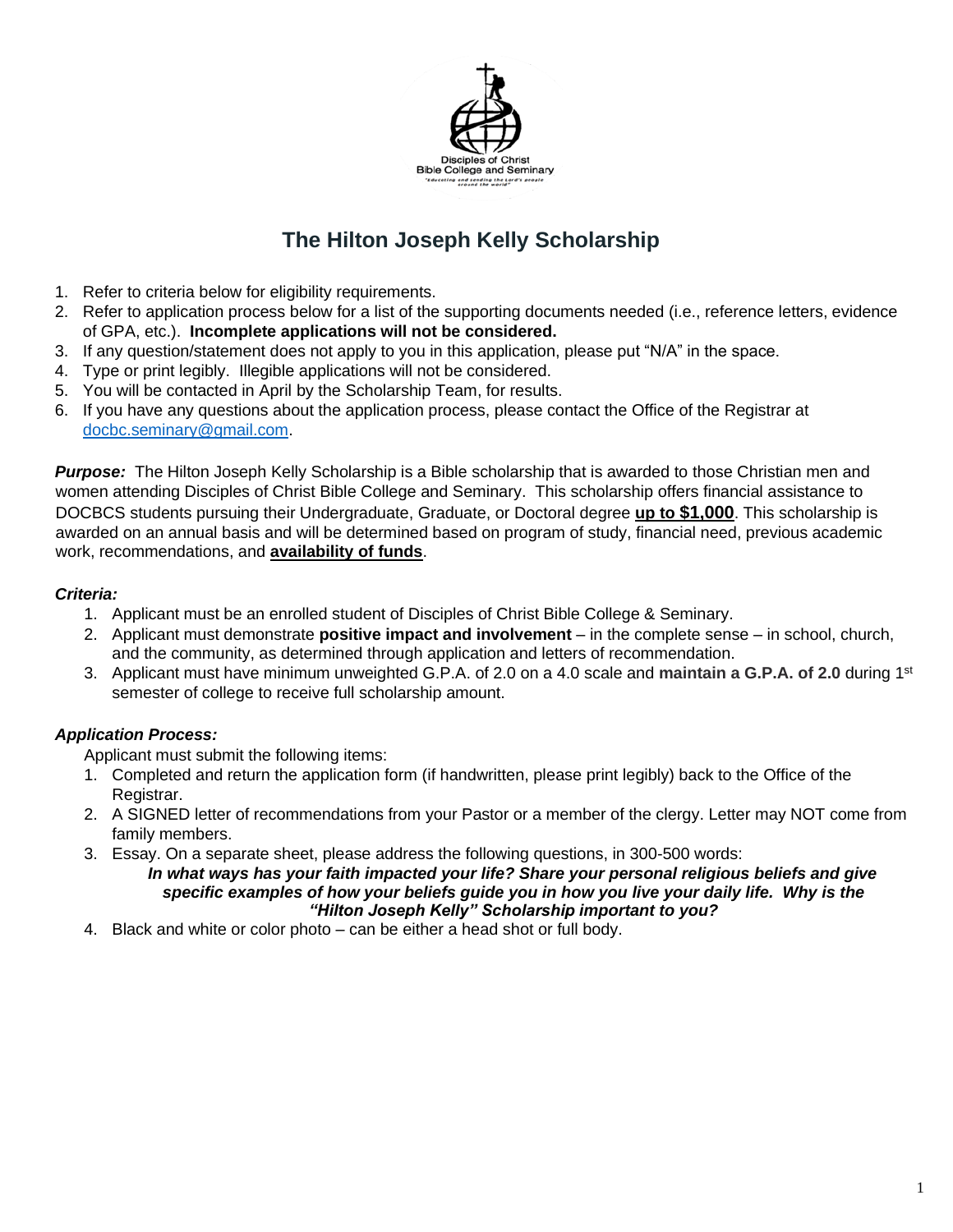

## **The "Hilton Joseph Kelly" Scholarship**

| Last Name:                                                                                                                                      | First Name:    |                      |  |  |
|-------------------------------------------------------------------------------------------------------------------------------------------------|----------------|----------------------|--|--|
| Mailing Address:<br>Street: <b>with the Street:</b>                                                                                             |                |                      |  |  |
| City:<br>State:                                                                                                                                 | Zip:           |                      |  |  |
| Daytime Telephone Number: (                                                                                                                     | Date of Birth: |                      |  |  |
| E-mail Address:                                                                                                                                 |                |                      |  |  |
| Last High School or College attended:                                                                                                           |                | # of years attended: |  |  |
| List Colleges/Institutions to which you have already applied:                                                                                   |                |                      |  |  |
| Grade Point Average (GPA): ______________ (On a 4.0 scale)<br>Attach proof of GPA. Your most recent official school transcript may be required. |                |                      |  |  |
| What area/specialty do you plan to major in as you continue your education at Disciples of Christ Bible<br>College and Seminary?                |                |                      |  |  |

# **SCHOOL ACTIVITIES**

Please list all high school activities in which you have participated (Use additional sheets if necessary)

| <b>Activity</b> | Role | <b>Dates of Service</b> |
|-----------------|------|-------------------------|
|                 |      |                         |
|                 |      |                         |
|                 |      |                         |
|                 |      |                         |
|                 |      |                         |